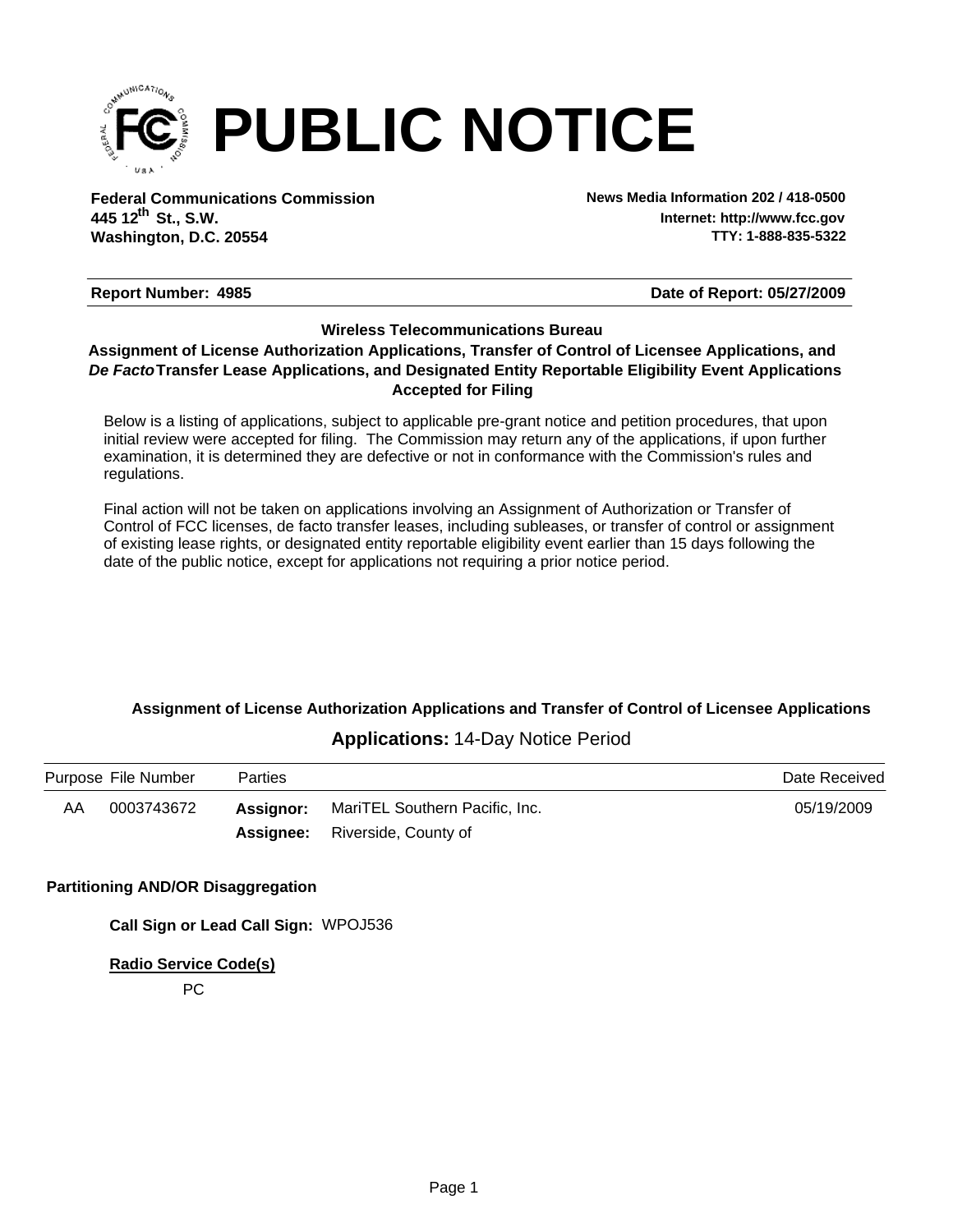|     | Purpose File Number                       | <b>Parties</b>                       |                         | Date Received |
|-----|-------------------------------------------|--------------------------------------|-------------------------|---------------|
| AA. | 0003831423                                | Assignor:                            | Manti Telephone Company | 05/21/2009    |
|     |                                           | Assignee:                            | All West Wireless, Inc. |               |
|     | <b>Partitioning AND/OR Disaggregation</b> |                                      |                         |               |
|     |                                           | Call Sign or Lead Call Sign: WQGV745 |                         |               |
|     | <b>Radio Service Code(s)</b>              |                                      |                         |               |
|     | AW                                        |                                      |                         |               |
| AA  | 0003839259                                | <b>Assignor:</b>                     | BTA Ventures II, Inc.   | 05/22/2009    |
|     |                                           | Assignee:                            | Cellco Partnership      |               |
|     | <b>FULL Assignment</b>                    |                                      |                         |               |
|     |                                           | Call Sign or Lead Call Sign: KNLF893 |                         |               |
|     | <b>Radio Service Code(s)</b>              |                                      |                         |               |
|     | <b>CW</b>                                 |                                      |                         |               |

| <b>Applications: No Prior Notice Period Required</b> |  |  |
|------------------------------------------------------|--|--|
|------------------------------------------------------|--|--|

|           | Purpose File Number                  | Parties   |                                               | Date Received |
|-----------|--------------------------------------|-----------|-----------------------------------------------|---------------|
| ТC        | 0003789456                           | Licensee: | Anheuser Busch Companies Inc.                 | 05/21/2009    |
|           |                                      |           | <b>Transferor:</b> Anheuser Busch Inc.        |               |
|           |                                      |           | <b>Transferee:</b> Anheuser Busch InBev       |               |
|           | <b>Transfer OF Control</b>           |           |                                               |               |
|           | Call Sign or Lead Call Sign: KB88035 |           |                                               |               |
|           | <b>Radio Service Code(s)</b>         |           |                                               |               |
|           | IG                                   |           |                                               |               |
|           |                                      |           |                                               |               |
| <b>TC</b> | 0003789459                           | Licensee: | ELK MOUNTAIN FARMS INC DBA C/O ANHEUSER BUSCH | 05/21/2009    |
|           |                                      |           | <b>Transferor:</b> Anheuser Busch Inc.        |               |
|           |                                      |           | <b>Transferee:</b> Anheuser Busch InBev       |               |
|           | <b>Transfer OF Control</b>           |           |                                               |               |
|           | Call Sign or Lead Call Sign: WYM573  |           |                                               |               |
|           | Radio Service Code(s)                |           |                                               |               |
|           | IG                                   |           |                                               |               |
|           |                                      |           |                                               |               |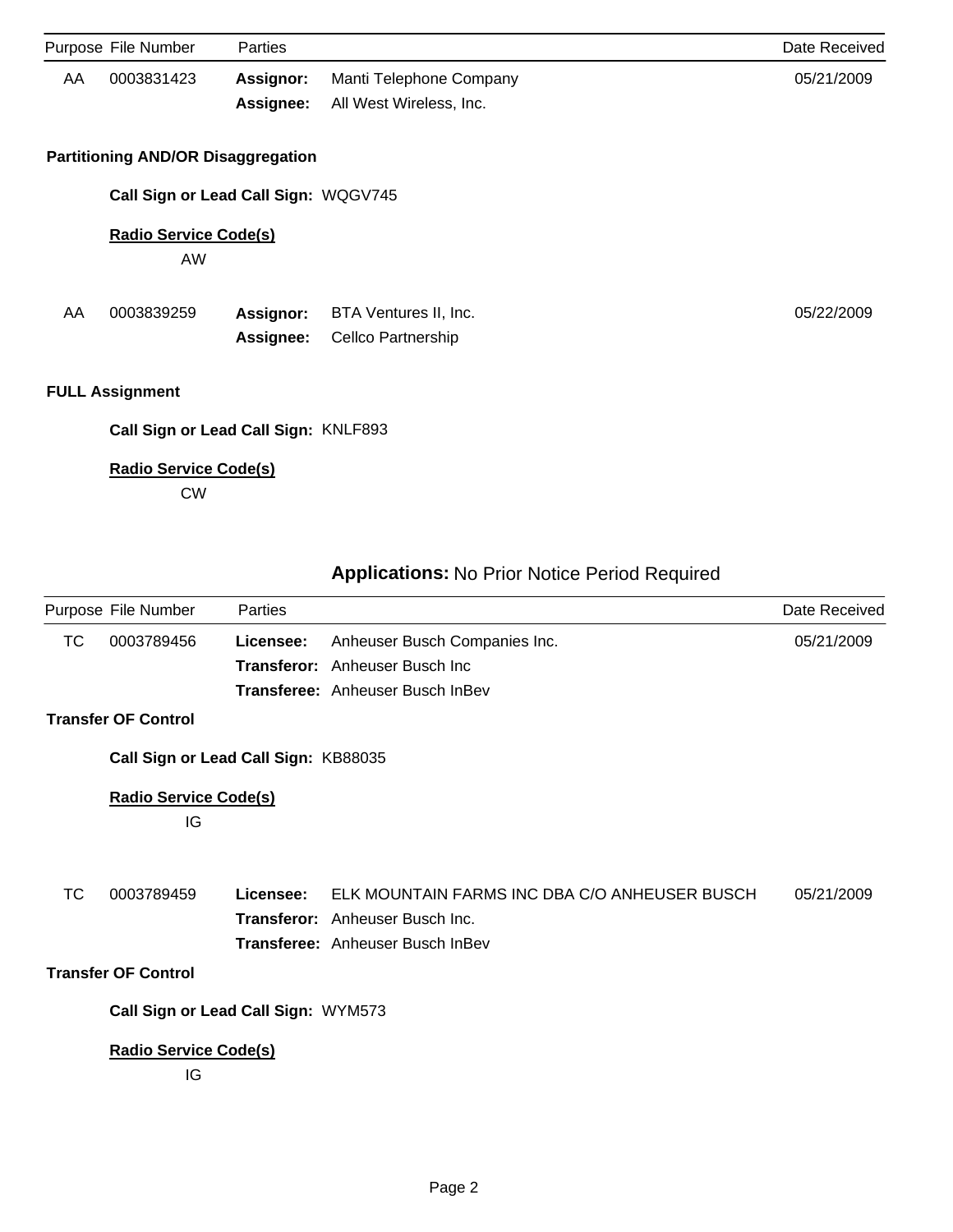|           | Purpose File Number                  | Parties   |                                                                                                                    | Date Received |
|-----------|--------------------------------------|-----------|--------------------------------------------------------------------------------------------------------------------|---------------|
| <b>TC</b> | 0003789475                           | Licensee: | Busch Entertainment Co dba Water Country USA<br>Transferor: Anheuser-Busch Inc<br>Transferee: Anheuser Busch InBev | 05/21/2009    |
|           | <b>Transfer OF Control</b>           |           |                                                                                                                    |               |
|           | Call Sign or Lead Call Sign: KNIX670 |           |                                                                                                                    |               |
|           | <b>Radio Service Code(s)</b><br>IG   |           |                                                                                                                    |               |
| <b>TC</b> | 0003789481                           | Licensee: | Busch Entertainment Co dba Sesame Place<br>Transferor: Anheuser Busch Inc<br>Transferee: Anheuser Busch InBev      | 05/21/2009    |
|           | <b>Transfer OF Control</b>           |           |                                                                                                                    |               |
|           | Call Sign or Lead Call Sign: KD21176 |           |                                                                                                                    |               |
|           | <b>Radio Service Code(s)</b><br>IG   |           |                                                                                                                    |               |
| <b>TC</b> | 0003789485                           | Licensee: | Sea World of Texas<br>Transferor: Anheuser Busch Inc<br>Transferee: Anheuser Busch InBev                           | 05/21/2009    |
|           | <b>Transfer OF Control</b>           |           |                                                                                                                    |               |
|           | Call Sign or Lead Call Sign: KB88188 |           |                                                                                                                    |               |
|           | <b>Radio Service Code(s)</b><br>IG   |           |                                                                                                                    |               |
| <b>TC</b> | 0003789488                           | Licensee: | Eagle Packaging Inc<br>Transferor: Anheuser Busch Inc<br>Transferee: Anheuser Busch InBev                          | 05/21/2009    |
|           | <b>Transfer OF Control</b>           |           |                                                                                                                    |               |
|           | Call Sign or Lead Call Sign: WPQI806 |           |                                                                                                                    |               |
|           | <b>Radio Service Code(s)</b><br>IG   |           |                                                                                                                    |               |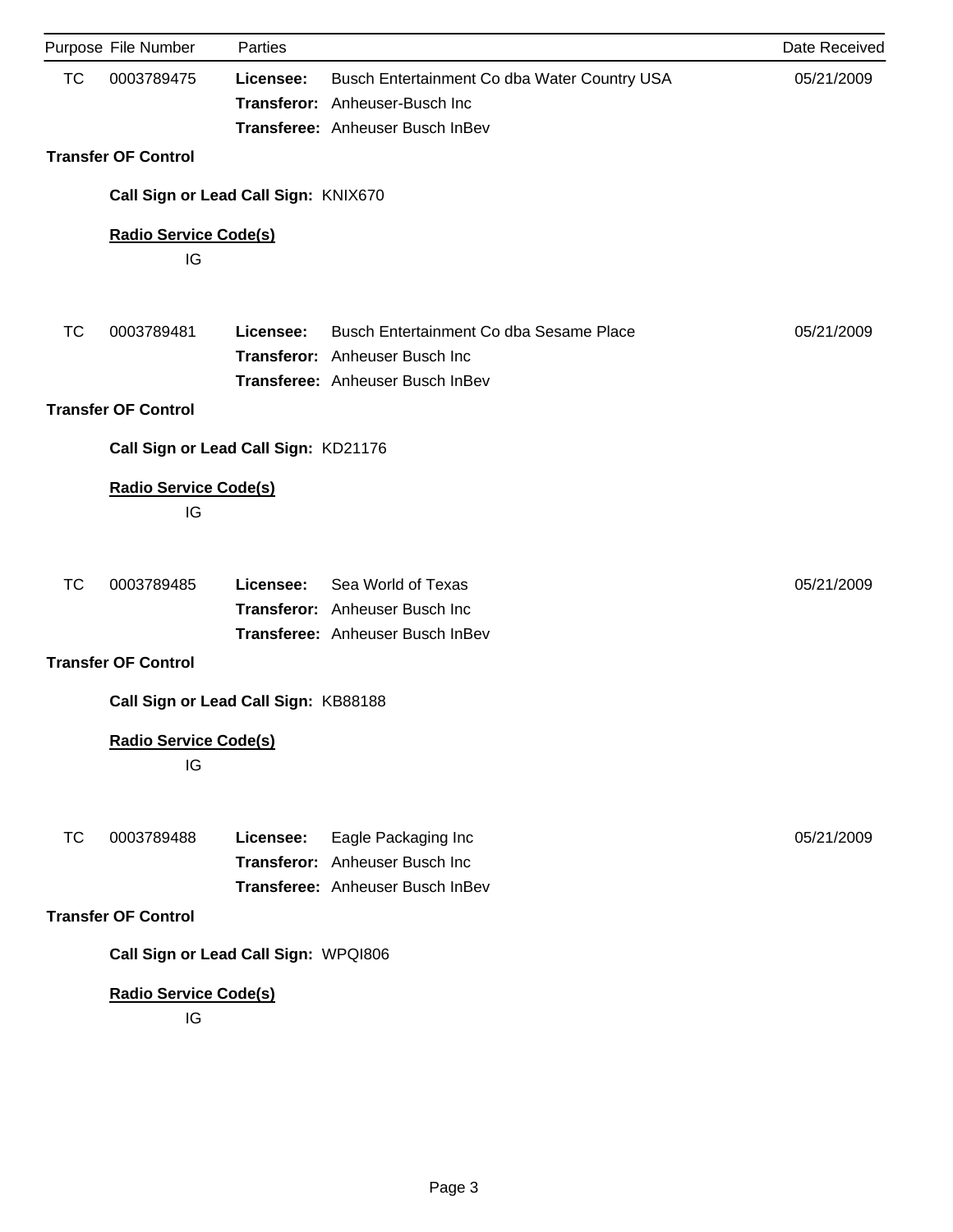|           | Purpose File Number                  | Parties                |                                                                                                     | Date Received |
|-----------|--------------------------------------|------------------------|-----------------------------------------------------------------------------------------------------|---------------|
| TC        | 0003789489                           | Licensee:              | Manufacturers Railway Company<br>Transferor: Anheuser Busch Inc<br>Transferee: Anheuser Busch InBev | 05/21/2009    |
|           | <b>Transfer OF Control</b>           |                        |                                                                                                     |               |
|           | Call Sign or Lead Call Sign: KXR733  |                        |                                                                                                     |               |
|           | <b>Radio Service Code(s)</b><br>IG   |                        |                                                                                                     |               |
| AA        | 0003844770                           | Assignor:<br>Assignee: | Pilgrim's Pride Corporation<br>Pilgrim's Pride Corporation, Debtor-in-Possession                    | 05/19/2009    |
|           | <b>FULL Assignment</b>               |                        |                                                                                                     |               |
|           | Call Sign or Lead Call Sign: KNIS883 |                        |                                                                                                     |               |
|           | <b>Radio Service Code(s)</b><br>IG   |                        |                                                                                                     |               |
| AA        | 0003846387                           | Assignor:<br>Assignee: | Francis, Jose N<br>Kurian, Thomas K                                                                 | 05/20/2009    |
|           | <b>FULL Assignment</b>               |                        |                                                                                                     |               |
|           | Call Sign or Lead Call Sign: WPRJ763 |                        |                                                                                                     |               |
|           | <b>Radio Service Code(s)</b><br>YG   |                        |                                                                                                     |               |
| <b>TC</b> | 0003789471                           | Licensee:              | Sea World of California<br>Transferor: Anheuser Busch Inc<br>Transferee: Anheuser Busch InBev       | 05/21/2009    |
|           | <b>Transfer OF Control</b>           |                        |                                                                                                     |               |
|           | Call Sign or Lead Call Sign: KA90452 |                        |                                                                                                     |               |
|           | <b>Radio Service Code(s)</b><br>IG   |                        |                                                                                                     |               |
|           | MC                                   |                        |                                                                                                     |               |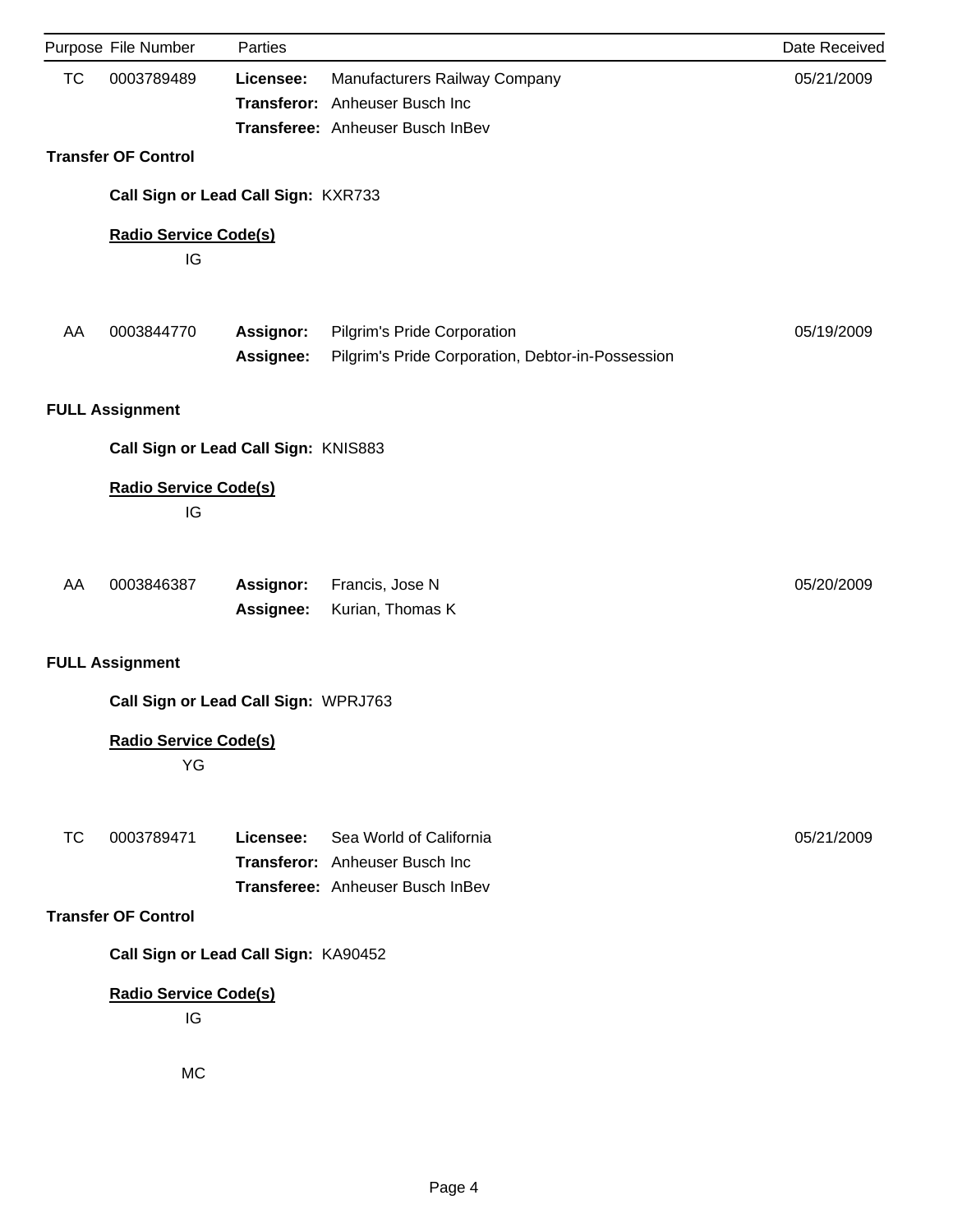|           | Purpose File Number                  | Parties   |                                         | Date Received |  |  |
|-----------|--------------------------------------|-----------|-----------------------------------------|---------------|--|--|
| <b>TC</b> | 0003789483                           | Licensee: | <b>Busch Agricultural Resources Inc</b> | 05/21/2009    |  |  |
|           |                                      |           | Transferor: Anheuser Busch Inc          |               |  |  |
|           |                                      |           | Transferee: Anheuser Busch InBev        |               |  |  |
|           | <b>Transfer OF Control</b>           |           |                                         |               |  |  |
|           | Call Sign or Lead Call Sign: KB27719 |           |                                         |               |  |  |
|           | <b>Radio Service Code(s)</b>         |           |                                         |               |  |  |
|           | GB                                   |           |                                         |               |  |  |
|           |                                      |           |                                         |               |  |  |
|           | IG                                   |           |                                         |               |  |  |
|           |                                      |           |                                         |               |  |  |
| <b>TC</b> | 0003841684                           | Licensee: | <b>Westours Motor Coaches INC</b>       | 05/18/2009    |  |  |
|           |                                      |           | Transferor: Westours Motor Coaches INC  |               |  |  |
|           |                                      |           | Transferee: Royal Hyway Tours           |               |  |  |
|           | <b>Transfer OF Control</b>           |           |                                         |               |  |  |
|           | Call Sign or Lead Call Sign: KA93474 |           |                                         |               |  |  |
|           | <b>Radio Service Code(s)</b>         |           |                                         |               |  |  |
|           | IG                                   |           |                                         |               |  |  |
|           | MK                                   |           |                                         |               |  |  |
|           |                                      |           |                                         |               |  |  |
| AA        | 0003845466                           | Assignor: | <b>FleetTalk Partners Ltd</b>           | 05/20/2009    |  |  |
|           |                                      | Assignee: | Marin County                            |               |  |  |
|           |                                      |           |                                         |               |  |  |
|           | <b>FULL Assignment</b>               |           |                                         |               |  |  |
|           | Call Sign or Lead Call Sign: WIL786  |           |                                         |               |  |  |
|           | <b>Radio Service Code(s)</b>         |           |                                         |               |  |  |
|           | IG                                   |           |                                         |               |  |  |
|           | YG                                   |           |                                         |               |  |  |
|           |                                      |           |                                         |               |  |  |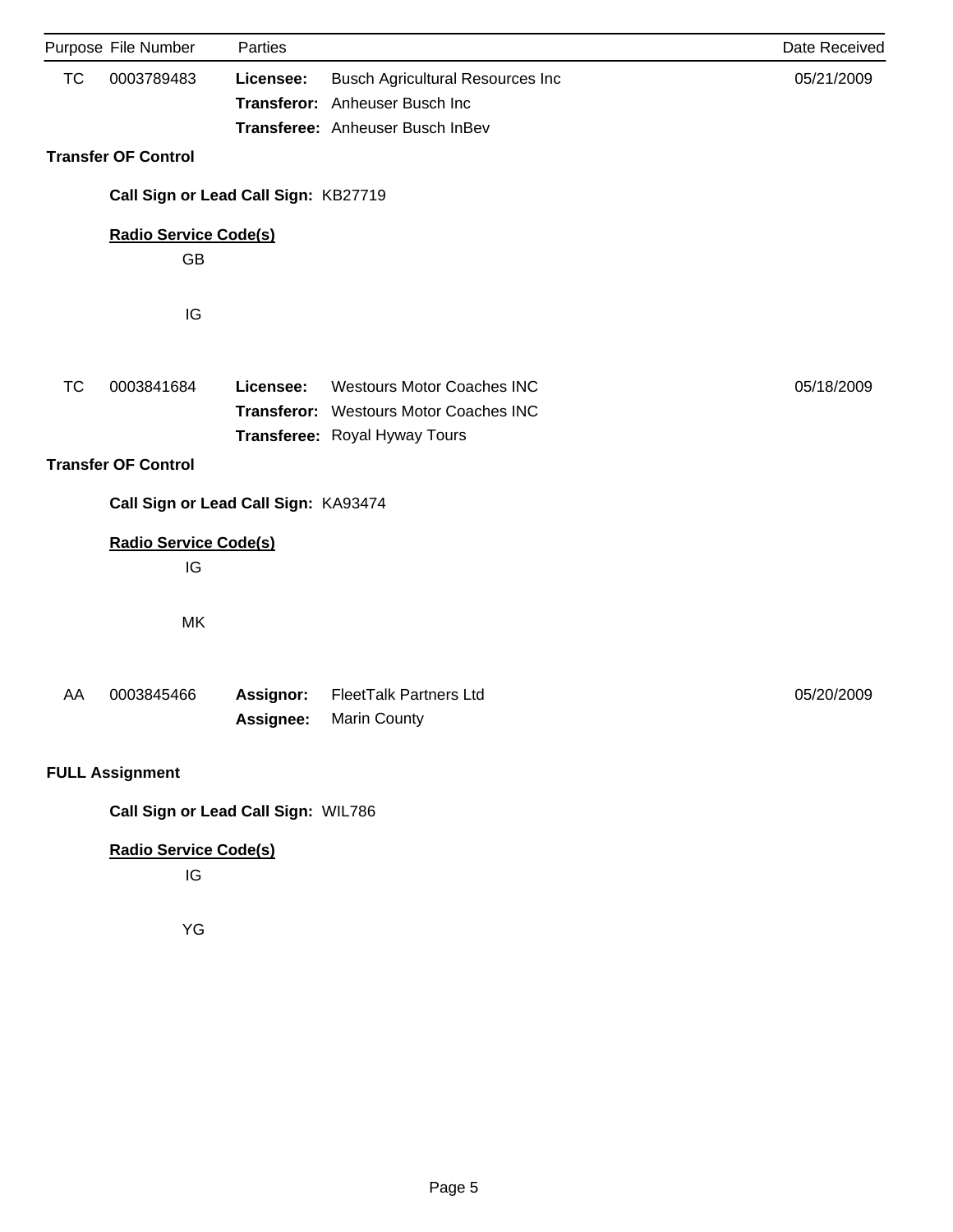| Purpose File Number<br><b>TC</b><br>0003789461<br><b>Busch Properties Inc</b><br>Licensee:<br>Transferor: Anheuser Busch Inc<br>Transferee: Anheuser Busch InBev<br><b>Transfer OF Control</b><br>Call Sign or Lead Call Sign: KA60810 | 05/21/2009 |
|----------------------------------------------------------------------------------------------------------------------------------------------------------------------------------------------------------------------------------------|------------|
|                                                                                                                                                                                                                                        |            |
|                                                                                                                                                                                                                                        |            |
|                                                                                                                                                                                                                                        |            |
|                                                                                                                                                                                                                                        |            |
|                                                                                                                                                                                                                                        |            |
| <b>Radio Service Code(s)</b><br>IG                                                                                                                                                                                                     |            |
|                                                                                                                                                                                                                                        |            |
| <b>MC</b>                                                                                                                                                                                                                              |            |
| <b>RS</b>                                                                                                                                                                                                                              |            |
|                                                                                                                                                                                                                                        |            |
| Busch Entertainment Co dba Busch Gardens<br><b>TC</b><br>0003789474<br>Licensee:                                                                                                                                                       | 05/21/2009 |
| Transferor: Anheuser-Busch Inc.                                                                                                                                                                                                        |            |
| Transferee: Anheuser Busch InBev                                                                                                                                                                                                       |            |
| <b>Transfer OF Control</b>                                                                                                                                                                                                             |            |
| Call Sign or Lead Call Sign: KAL520                                                                                                                                                                                                    |            |
| <b>Radio Service Code(s)</b>                                                                                                                                                                                                           |            |
| GB                                                                                                                                                                                                                                     |            |
|                                                                                                                                                                                                                                        |            |
| IG                                                                                                                                                                                                                                     |            |
|                                                                                                                                                                                                                                        |            |
| YI                                                                                                                                                                                                                                     |            |
| Rohm and Haas Texas Inc.                                                                                                                                                                                                               |            |
| <b>TC</b><br>0003828454<br>Licensee:<br>Transferor: Rohm and Haas Company                                                                                                                                                              | 05/12/2009 |
| Transferee: The Dow Chemical Company                                                                                                                                                                                                   |            |
| <b>Transfer OF Control</b>                                                                                                                                                                                                             |            |
| Call Sign or Lead Call Sign: KB26509                                                                                                                                                                                                   |            |
|                                                                                                                                                                                                                                        |            |
| <b>Radio Service Code(s)</b>                                                                                                                                                                                                           |            |
| IG                                                                                                                                                                                                                                     |            |
|                                                                                                                                                                                                                                        |            |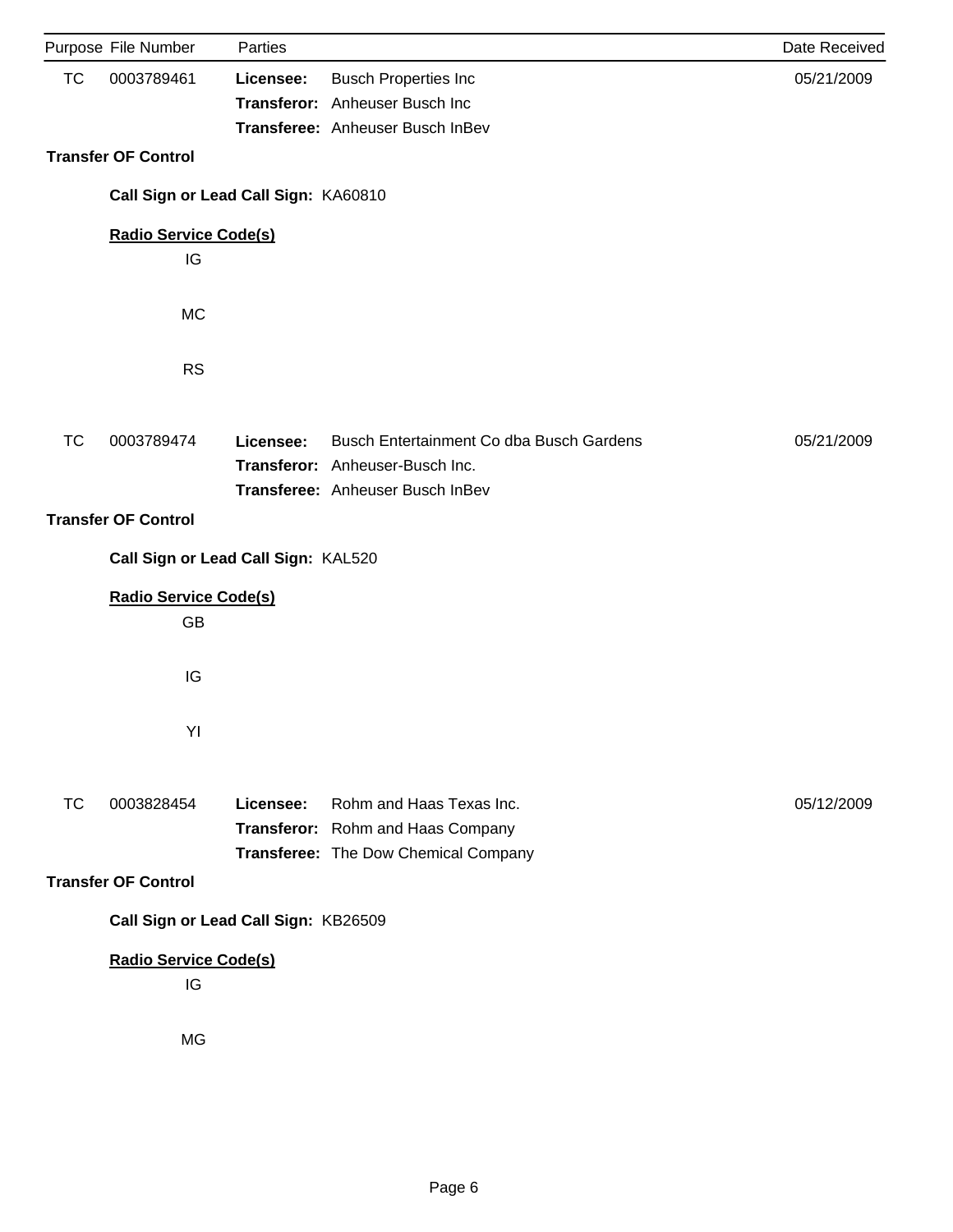|           | Purpose File Number                  | Parties          |                                      | Date Received |
|-----------|--------------------------------------|------------------|--------------------------------------|---------------|
| <b>TC</b> | 0003828454                           | Licensee:        | Rohm and Haas Texas Inc.             | 05/12/2009    |
|           |                                      |                  | Transferor: Rohm and Haas Company    |               |
|           |                                      |                  | Transferee: The Dow Chemical Company |               |
|           | <b>Transfer OF Control</b>           |                  |                                      |               |
|           | Call Sign or Lead Call Sign: KB26509 |                  |                                      |               |
|           | <b>Radio Service Code(s)</b>         |                  |                                      |               |
|           | YI                                   |                  |                                      |               |
|           |                                      |                  |                                      |               |
| <b>TC</b> | 0003789464                           | Licensee:        | Anheuser Busch Inc                   | 05/21/2009    |
|           |                                      |                  | Transferor: Anheuser Busch Inc       |               |
|           |                                      |                  | Transferee: Anheuser Busch InBev     |               |
|           | <b>Transfer OF Control</b>           |                  |                                      |               |
|           | Call Sign or Lead Call Sign: KB35214 |                  |                                      |               |
|           | <b>Radio Service Code(s)</b>         |                  |                                      |               |
|           | GB                                   |                  |                                      |               |
|           |                                      |                  |                                      |               |
|           | IG                                   |                  |                                      |               |
|           |                                      |                  |                                      |               |
|           | <b>MG</b>                            |                  |                                      |               |
|           |                                      |                  |                                      |               |
|           | <b>RS</b>                            |                  |                                      |               |
|           |                                      |                  |                                      |               |
|           | YB                                   |                  |                                      |               |
|           |                                      |                  |                                      |               |
|           | YJ                                   |                  |                                      |               |
|           |                                      |                  |                                      |               |
|           | YO                                   |                  |                                      |               |
|           |                                      |                  |                                      |               |
| AA        | 0003844754                           | <b>Assignor:</b> | Chrysler LLC, Debtor-in-Possession   | 05/20/2009    |
|           |                                      | Assignee:        | Chrysler Group LLC                   |               |
|           |                                      |                  |                                      |               |
|           | <b>FULL Assignment</b>               |                  |                                      |               |
|           |                                      |                  |                                      |               |

**Call Sign or Lead Call Sign:** KA56942

**Radio Service Code(s)**

GO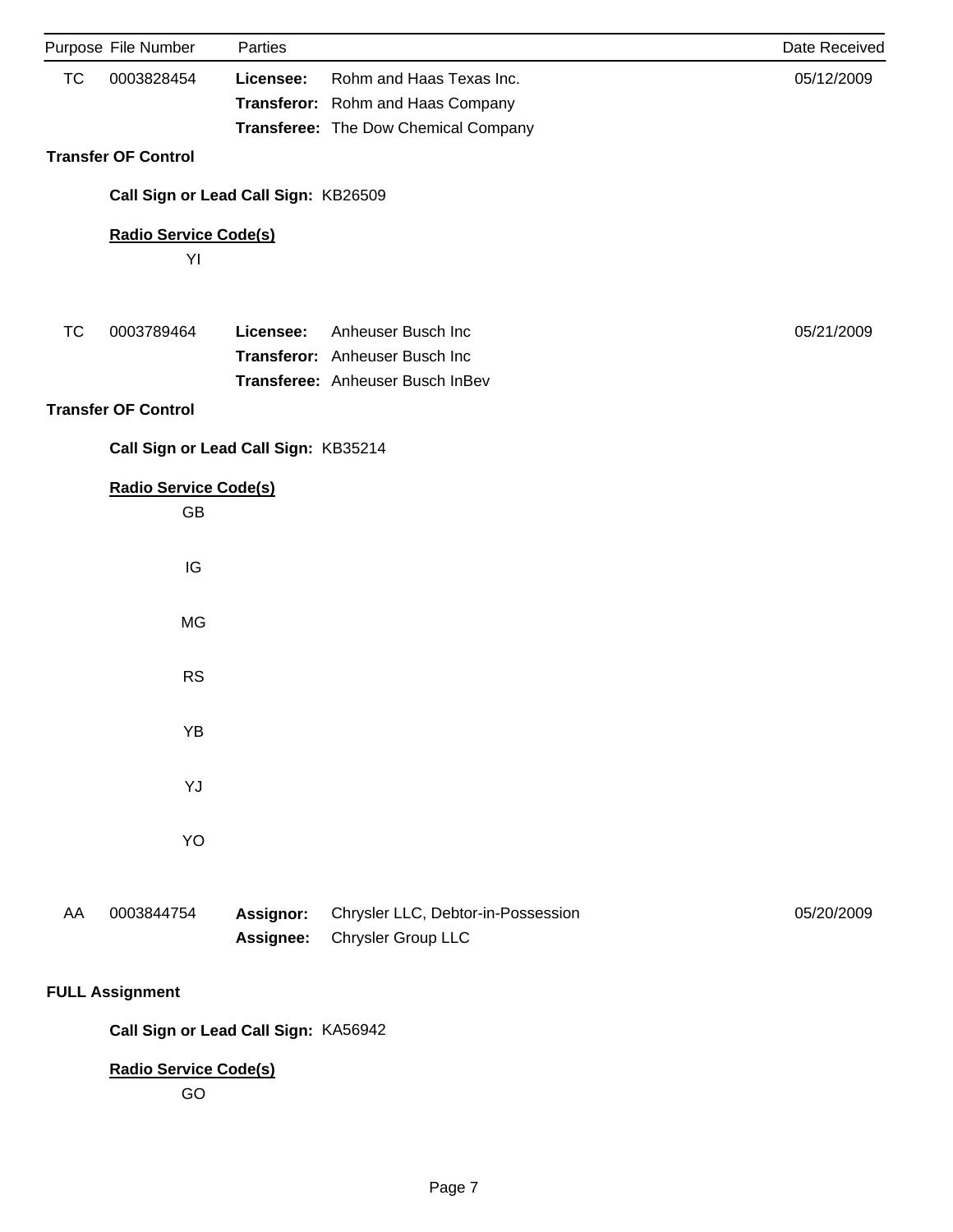|    | Purpose File Number                  | Parties   |                                           | Date Received |
|----|--------------------------------------|-----------|-------------------------------------------|---------------|
| AA | 0003844754                           | Assignor: | Chrysler LLC, Debtor-in-Possession        | 05/20/2009    |
|    |                                      | Assignee: | Chrysler Group LLC                        |               |
|    | <b>FULL Assignment</b>               |           |                                           |               |
|    | Call Sign or Lead Call Sign: KA56942 |           |                                           |               |
|    | <b>Radio Service Code(s)</b>         |           |                                           |               |
|    | GS                                   |           |                                           |               |
|    | IG                                   |           |                                           |               |
|    |                                      |           |                                           |               |
|    | MG                                   |           |                                           |               |
|    | <b>RS</b>                            |           |                                           |               |
|    | YG                                   |           |                                           |               |
|    |                                      |           |                                           |               |
|    | YI                                   |           |                                           |               |
|    | YO                                   |           |                                           |               |
|    |                                      |           |                                           |               |
|    |                                      |           |                                           |               |
|    |                                      |           | De Facto Transfer Lease Applications      |               |
|    |                                      |           | <b>Applications: 14-Day Notice Period</b> |               |

| ∹ıle<br>Number<br>7 I I I<br>סטי. | 'arties<br>. | <br><b>HIVGY</b><br>ורי |
|-----------------------------------|--------------|-------------------------|
|-----------------------------------|--------------|-------------------------|

**There are no applications for this section this week.**

**Applications:** No Prior Notice Period Required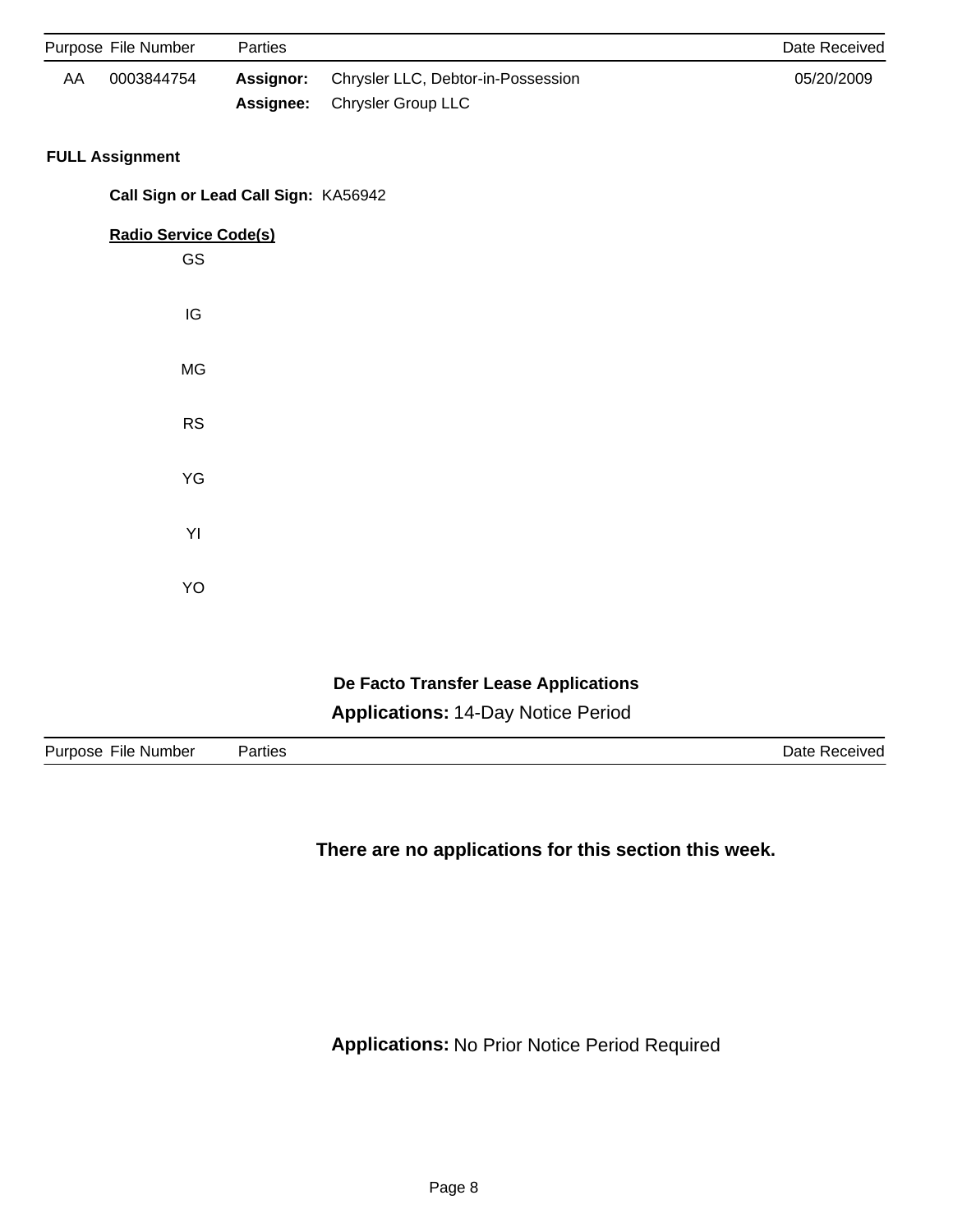**There are no applications for this section this week.**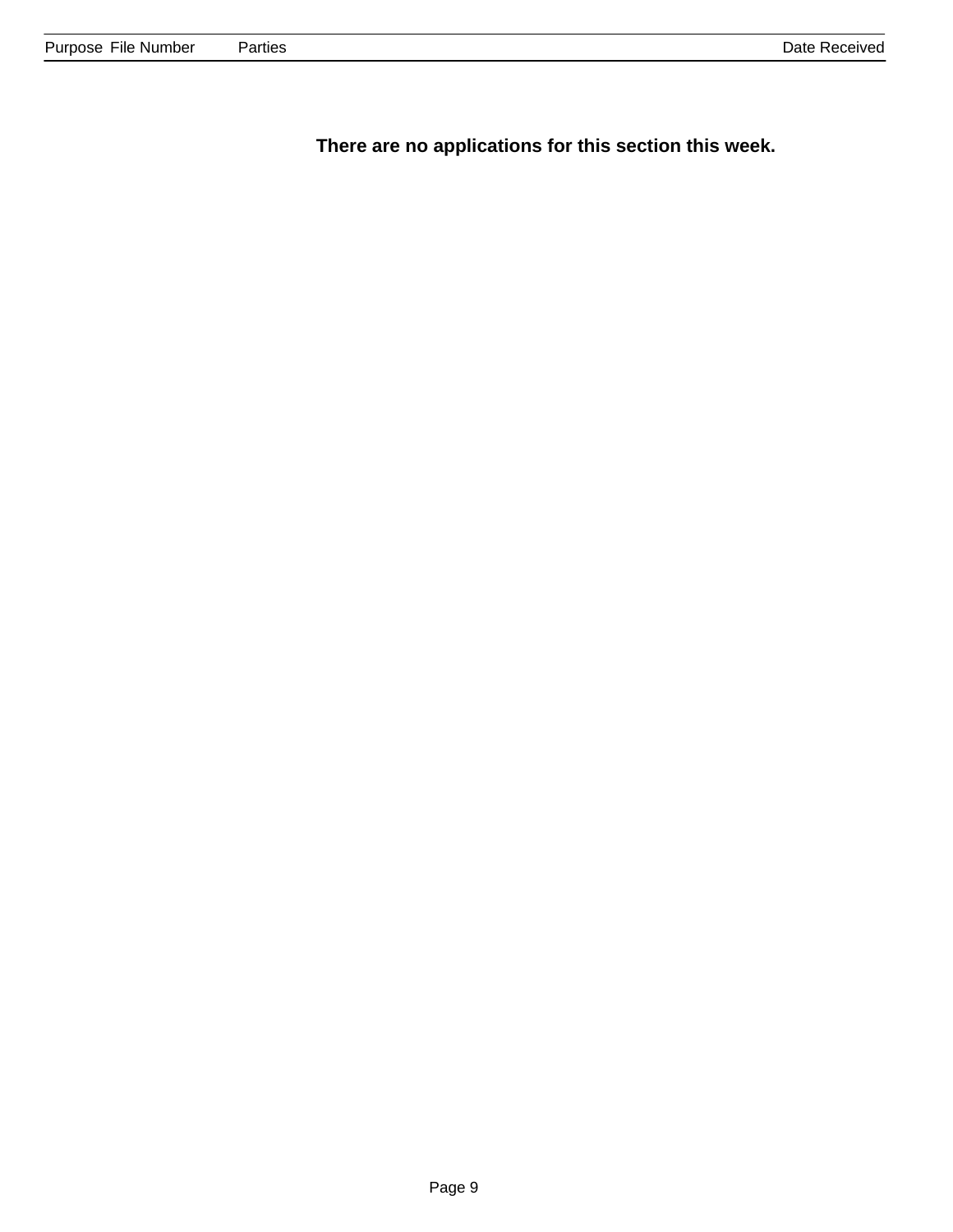Telecommunication Bureau at (202) 418-1343.

#### **Purpose Key:**

| Extend the Term of a Lease/Sublease/<br>Assignment of Authorization<br>AA<br>ΙF<br><b>Private Commons Arrangement</b><br>AM<br>Amendment<br>TC<br><b>Transfer of Control</b><br>Transfer of Control of a Lessee/Subles |  |
|------------------------------------------------------------------------------------------------------------------------------------------------------------------------------------------------------------------------|--|
|                                                                                                                                                                                                                        |  |
|                                                                                                                                                                                                                        |  |
|                                                                                                                                                                                                                        |  |
| New Lease/Sublease/Private Commons Arrangement<br>LN<br>RE<br>DE Reportable Event                                                                                                                                      |  |
|                                                                                                                                                                                                                        |  |

|           | Radio Service Key:                                     |           |
|-----------|--------------------------------------------------------|-----------|
| AA        | <b>Aviation Auxiliary Group</b>                        | МA        |
| AB        | <b>Aural Microwave Booster</b>                         | МC        |
| AF        | Aeronautical and Fixed                                 | МG        |
| AI        | <b>Aural Intercity Relay</b>                           | МK        |
| AR        | Aviation Radionavigation                               | ΜM        |
| AS        | Aural Studio Transmitter Link                          | ΜR        |
| AW        | AWS, 1710-1755/2110-2155 MHz bands                     | MS        |
| BA        | 1390-1392 MHz Band, Market Area                        | ΝC        |
| BB        | 1392-1395 and 1432-1435 MHz Bands, Market Area         | NΝ        |
| ВC        | 1670-1675 MHz Band, Market Area                        | РC        |
| <b>BR</b> | <b>Broadband Radio Service</b>                         | РE        |
| СA        | Commercial Air-ground Radiotelephone                   | QA        |
| CВ        | <b>BETRS</b>                                           | QD        |
| CD        | Paging and Radiotelephone                              | QO        |
| <b>CE</b> | Digital Electronic Message Service                     | QQ        |
| CF        | Point to Point Microwave                               | QT        |
| СG        | Air-ground Radiotelephone                              | RP        |
| CJ        | Commercial Aviation Air-Ground Radiotelephone          | RS        |
|           | (800 MHz band)                                         | ΤВ        |
| СL        | Cellular                                               | ΤI        |
| <b>CN</b> | <b>PCS Narrowband</b>                                  | ΤN        |
| CO        | Offshore Radiotelephone                                | TP        |
| СP        | Part 22 VHF/UHF Paging (excluding 931MHz)              | TS        |
| CR        | Rural Radiotelephone                                   | <b>TT</b> |
| СT        | <b>Local Television Transmission</b>                   | TZ        |
| <b>CW</b> | <b>PCS Broadband</b>                                   | WA        |
| CY        | 1910-1915/1990-1995 MHz Bands, Market Area             | W٨        |
| CZ        | Paging and Radiotelephone, Auctioned                   | WF        |
| DV        | Multichannel Video Distribution AND Data Service       | WR        |
| ED        | <b>Educational Broadband Service</b>                   | <b>WS</b> |
| GB        | Business, 806-821/851-866 MHz, Conventional            | WL        |
| GC        | 929-930 MHz Paging Systems, Auction                    | WХ        |
| GI        | Other Indust/Land Transp, 896-901/935-940 MHz, Conv.   | WY        |
| GJ        | Business and Industrial/Land Transportation            | WZ        |
|           | $(809 - 824$ and 8)                                    | YΒ        |
| GL        | 900 MHz Conventional SMR (SMR, Site-Specific)          | YC        |
| GM        | 800 MHz Conventional SMR (SMR, Site-specific)          | YD        |
| GO        | Other Indust/Land Transp, 806-821/851-866 MHz, Conv.   | ΥG        |
| GR        | SMR, 896-901/935-940 MHz, Conventional                 | YΗ        |
| GS        | Private Carrier Paging, 929-930 MHz                    | ΥI        |
| GU        | Business, 896-901/935-940 MHz, Conventional            | YJ        |
| GX        | SMR, 806-821/851-866 MHz, Conventional                 | YΚ        |
| IG        | Industrial/Business Pool, Conventional                 | YL        |
| IK        | Industrial/Business Pool - Commercial, Conventional    | YM        |
| LD        | <b>Local Multipoint Distribution Service</b>           | YO        |
| LN        | 902-928 MHz Location Narrowband (Non-Multilateration)  | ΥS        |
| LP        | <b>Broadcast Auxiliary Low Power</b>                   | YU        |
| LS        | Location and Monitoring Service, Multilateration (LMS) | YΧ        |
| LV        | Low Power Wireless Assist Video Devices                | ZV        |
|           |                                                        |           |

LW 902-928 MHz Location Wideband (Grandfathered AVM)

- 
- 
- 'Sublessee
- Marine Auxiliary Group
- Coastal Group
- G Microwave Industrial/Business Pool
- Alaska Group
- MM Millimeter Wave 70/80/90 GHz Service
- R Marine Radiolocation Land
- Multiple Address Service, Auctioned
- Nationwide Commercial 5 Channel, 220 MHz
- 3650-3700 MHz
- Public Coast Stations, Auctioned
- Digital Electronic Message Service Private
- 220-222 MHz Band Auction
- Non-Nationwide Data, 220 MHz
- QO Non-Nationwide Other, 220 MHz
- Q Intelligent Transportation Service (Non-Public Safety)
- Non-Nationwide 5 Channel Trunked, 220 MHz
- **Broadcast Auxiliary Remote Pickup**
- Land Mobile Radiolocation
- TV Microwave Booster
- **TV Intercity Relay**
- 39 GHz, Auctioned
- TV Pickup
- TV Studio Transmitter Link
- **TV Translator Relay**
- 24 GHz Service
- A Microwave Aviation
- **M** Microwave Marine
- P 700 MHz Upper Band (Block D)
- R Microwave Radiolocation
- S Wireless Communications Service
- J 700 MHz Upper Band (Block C)
- WX 700 MHz Guardband
	- 700 MHz Lower Band (Blocks A, B, E)
	- Lower 700 MHz Bands
	- Business, 806-821/851-866 MHz, Trunked
	- SMR, 806-821/851-866 MHz, Trunked, Auctioned
	- SMR, 896-901/935-940 MHz, Auctioned
	- Industrial/Business Pool, Trunked
	- SMR, 806-821/851-866 MHz, Auctioned (Rebanded YC license)
	- Other Indust/Land Transp. 896-901/935-940 MHz, Trunked
- Business and Industrial/Land Transportation (809 824 and 8)
- Industrial/Business Pool Commercial, Trunked
- 900 MHz Trunked SMR (SMR, Site-Specific)
- M 800 MHz Trunked SMR (SMR, Site-specific)
- Other Indust/Land Transp. 806-821/851-866 MHz, Trunked
	- SMR, 896-901/935-940 MHz, Trunked
	- Business, 896-901/935-940 MHz, Trunked
	- SMR, 806-821/851-866 MHz, Trunked
	- Interactive Video and Data Service